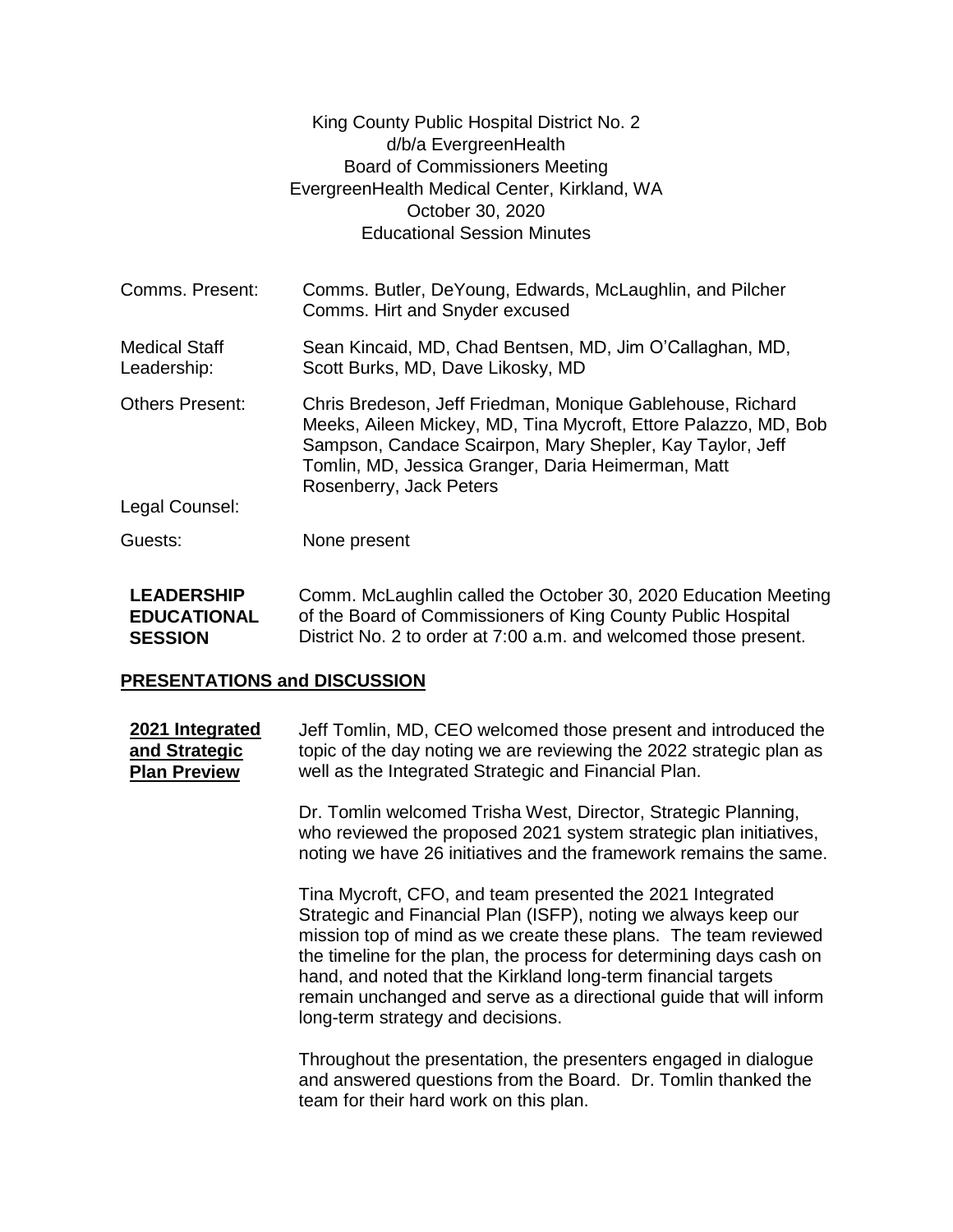**Adjourn** The October 30, 2020 Meeting of the Board of Commissioners for King County Public Hospital District No. 2 was adjourned at 9:19 am

ATTEST:

Minerva Butler, Secretary/Commissioner

Minerva Butler, Commissioner/Secretary Dec 1, 2020 4:26 PM PST